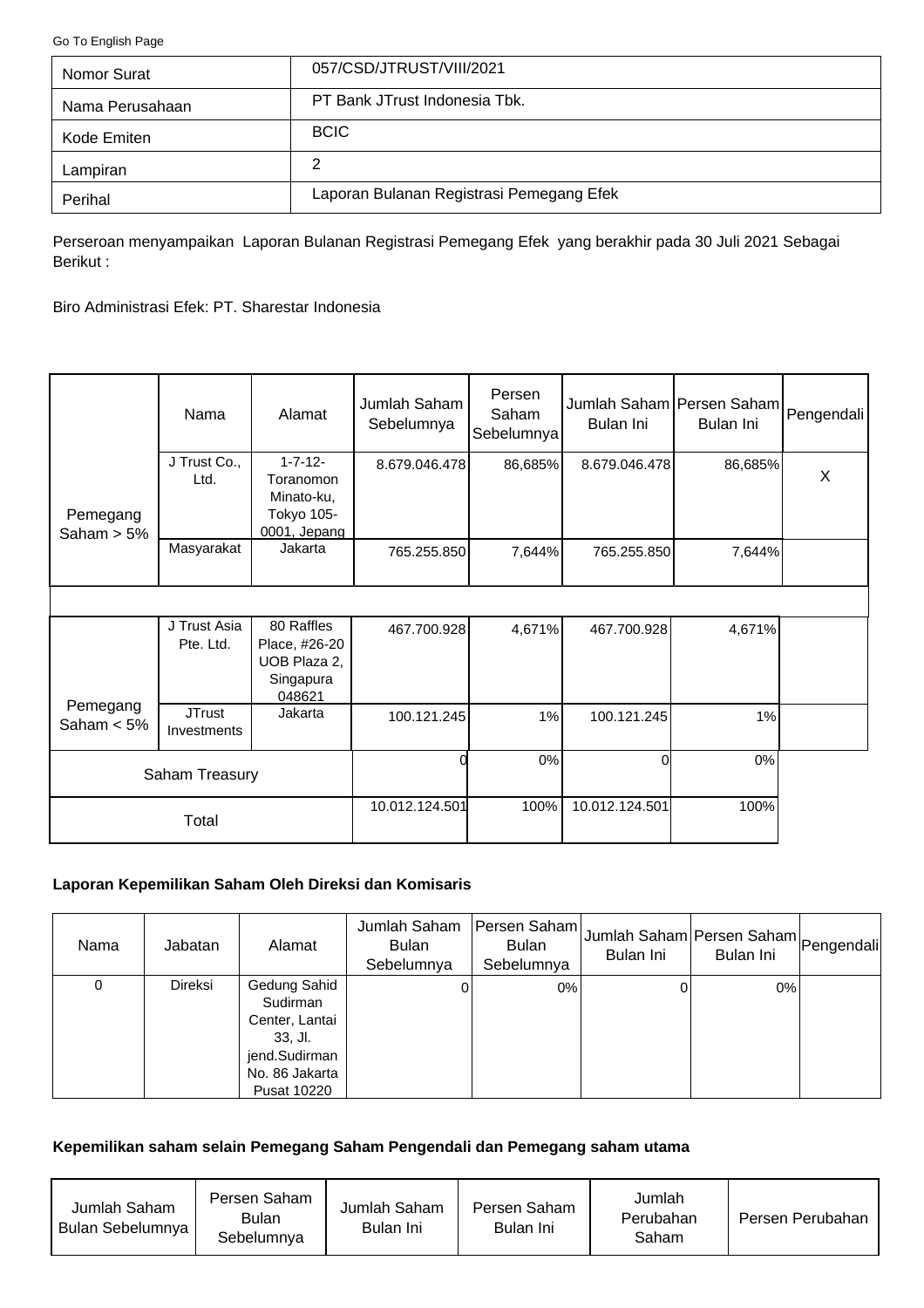| 1.333.078.023 | 13,315% | .333.078.023 | 315%<br>ໍ່ | % |
|---------------|---------|--------------|------------|---|
|               |         |              |            |   |

### **Jumlah Pemegang Saham**

| Bulan Sebelumnya | <b>Bulan Sekarang</b> | Perubahan |  |
|------------------|-----------------------|-----------|--|
| 1.233            | 1.654                 | 421       |  |

### **Informasi Lain**

1.Penerima manfaat akhir dari Perseroan adalah : Nobuyoshi Fujisawa

2.Pemegang saham Pengendali dari PT Bank JTrust Indonesia Tbk : J Trust Co., Ltd. Alamat: Toranomon First Garden, 1-7-12 Toranomon, Minato-ku, Tokyo 105-0001 Dengan kepemilikan saham di PT Bank JTrust Indonesia Tbk sebanyak 86,685%

Demikian untuk diketahui.

Hormat Kami,

## **PT Bank JTrust Indonesia Tbk.**

Pey Fang Ong

Corporate Secretary

PT Bank JTrust Indonesia Tbk.

Gedung Sahid Sudirman Center, Lantai 33, Jl. jend.Sudirman No. 86 Jakarta Pusat

Telepon : 021 2926 1111 , Fax : 021 2926 1492 , www.jtrustbank.co.id

| Tanggal dan Jam | 09-08-2021 18:10                                                            |
|-----------------|-----------------------------------------------------------------------------|
| Lampiran        | 1. BCIC_31072021_Struktur komposisi pemodalan.pdf<br>2. diatas 5 persen.pdf |

Dokumen ini merupakan dokumen resmi PT Bank JTrust Indonesia Tbk. yang tidak memerlukan tanda tangan karena dihasilkan secara elektronik oleh sistem pelaporan elektronik. PT Bank JTrust Indonesia Tbk. bertanggung jawab penuh atas informasi yang tertera didalam dokumen ini.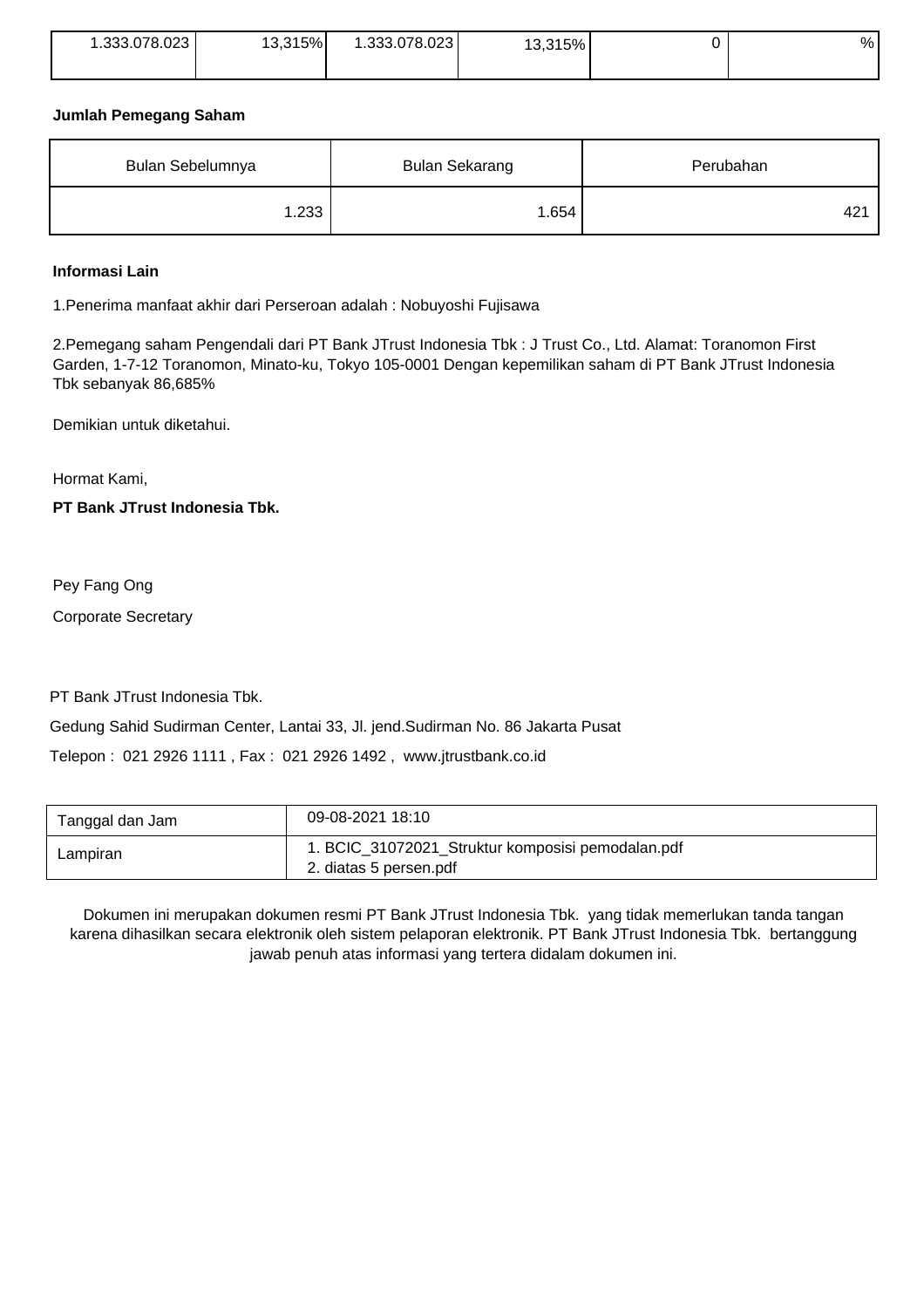<span id="page-2-0"></span>[Go To Indonesian Page](#page-0-0)

| Letter / Announcement No. | 057/CSD/JTRUST/VIII/2021                          |
|---------------------------|---------------------------------------------------|
| <b>Issuer Name</b>        | PT Bank JTrust Indonesia Tbk.                     |
| <b>Issuer Code</b>        | <b>BCIC</b>                                       |
| Attachment                | 2                                                 |
| Subject                   | Monthly Report of Securities Holders Registration |

The Company hereby announce Monthly Report of Securities Holders Registration which ends in 30 July 2021 as follows:

Security Administration Bureau: PT. Sharestar Indonesia

|                      | Name                         | Address                                                                 | Number of Shares<br>in Previous Month Previous Month | Percent of<br>Shares in | Number of Shares in<br><b>Current Month</b> | Percent of<br>Shares in<br>Current Month | Controlle |
|----------------------|------------------------------|-------------------------------------------------------------------------|------------------------------------------------------|-------------------------|---------------------------------------------|------------------------------------------|-----------|
| Share<br>Ownership > | J Trust Co.,<br>Ltd.         | $1 - 7 - 12 -$<br>Toranomon<br>Minato-ku,<br>Tokyo 105-<br>0001, Jepang | 8,679,046,478                                        | 86.685%                 | 8,679,046,478                               | 86.685%                                  | X         |
| 5%                   | Masyarakat                   | Jakarta                                                                 | 765,255,850                                          | 7.644%                  | 765,255,850                                 | 7.644%                                   |           |
|                      |                              |                                                                         |                                                      |                         |                                             |                                          |           |
| Share                | J Trust Asia<br>Pte. Ltd.    | 80 Raffles<br>Place, #26-20<br>UOB Plaza 2,<br>Singapura<br>048621      | 467,700,928                                          | 4.671%                  | 467,700,928                                 | 4.671%                                   |           |
| Ownership <<br>5%    | <b>JTrust</b><br>Investments | Jakarta                                                                 | 100,121,245                                          | 1%                      | 100,121,245                                 | 1%                                       |           |
|                      | <b>Treasury Stock</b>        |                                                                         | $\Omega$                                             | 0%                      | $\Omega$                                    | 0%                                       |           |
|                      | Total                        |                                                                         | 10,012,124,501                                       | 100%                    | 10,012,124,501                              | 100%                                     |           |

## **Share Owned by Directors and Commissioners**

| Name | <b>Position</b> | Address                                                                                                          | Number of<br>Shares in<br>Previous Month Previous Month | Percent of<br>Shares in | Number of<br>Month | Percent of<br>Shares in Current Shares in Current Controller<br>Month |  |
|------|-----------------|------------------------------------------------------------------------------------------------------------------|---------------------------------------------------------|-------------------------|--------------------|-----------------------------------------------------------------------|--|
| 0    | <b>Director</b> | Gedung Sahid<br>Sudirman<br>Center, Lantai<br>$33.$ Jl.<br>jend.Sudirman<br>No. 86 Jakarta<br><b>Pusat 10220</b> |                                                         | 0%                      |                    | 0%                                                                    |  |

## **Share Ownership Aside From Controller and Main Shareholder**

| Number of Shares   Percent of Shares  Number of Shares   Percent of Shares  <br>in Previous Month  in Previous Month  in Current Month   in Current Month |  | Number of Change | Percent of Change |
|-----------------------------------------------------------------------------------------------------------------------------------------------------------|--|------------------|-------------------|
|                                                                                                                                                           |  |                  |                   |